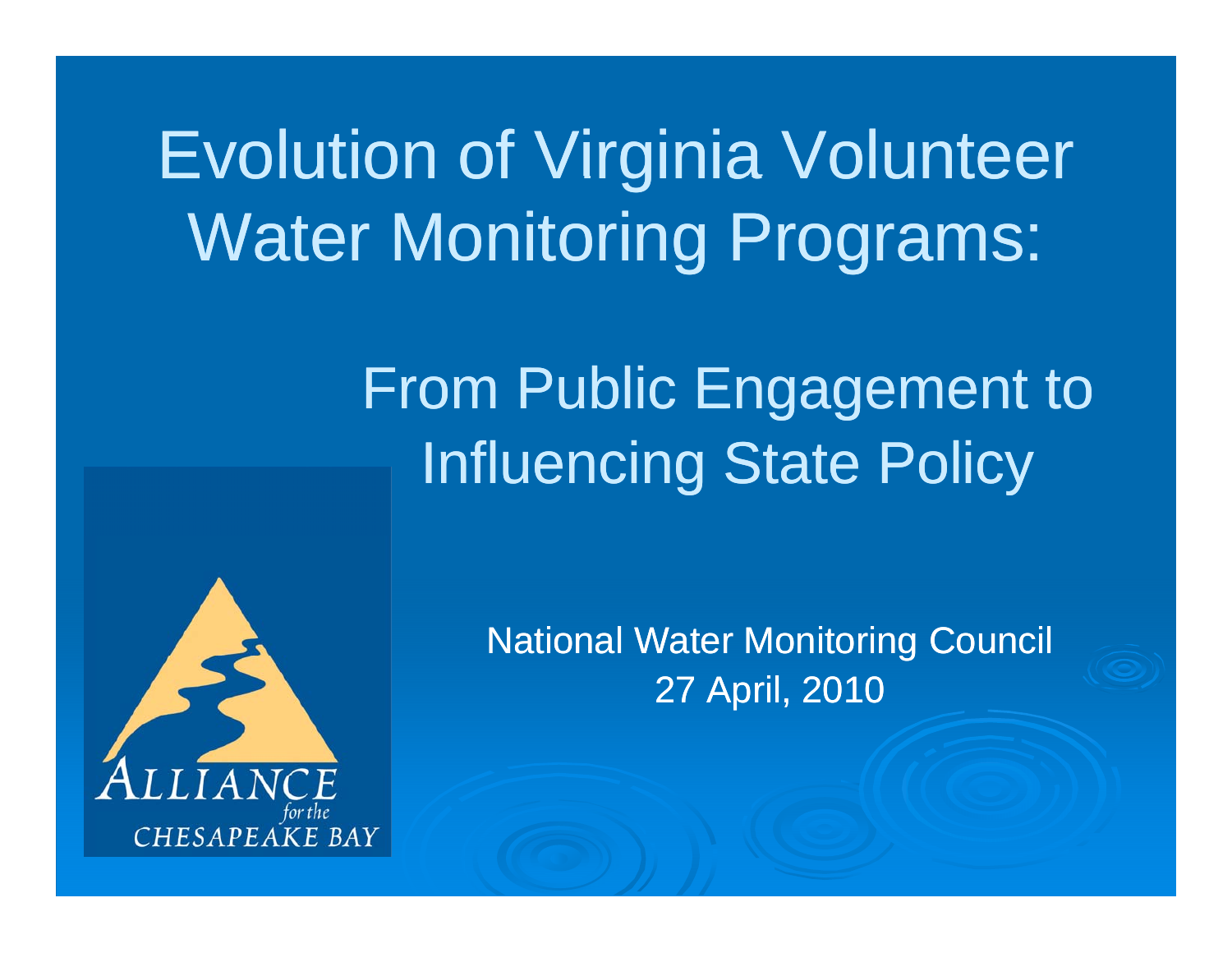## Virginia's Citizen Monitoring History

 $\triangleright$  Approximately 25 years of volunteer monitoring efforts in Virginia.

¾ Long Term Programs Include:

- Alliance for the Chesapeake Bay (1985)
- Smith Mt. Lake Vol Monitoring (1987)
- Friends of the North Fork Shenandoah (1988)
- Virginia Save Our Streams

 $\triangleright$  Today there are over 95 active water monitoring groups throughout the state.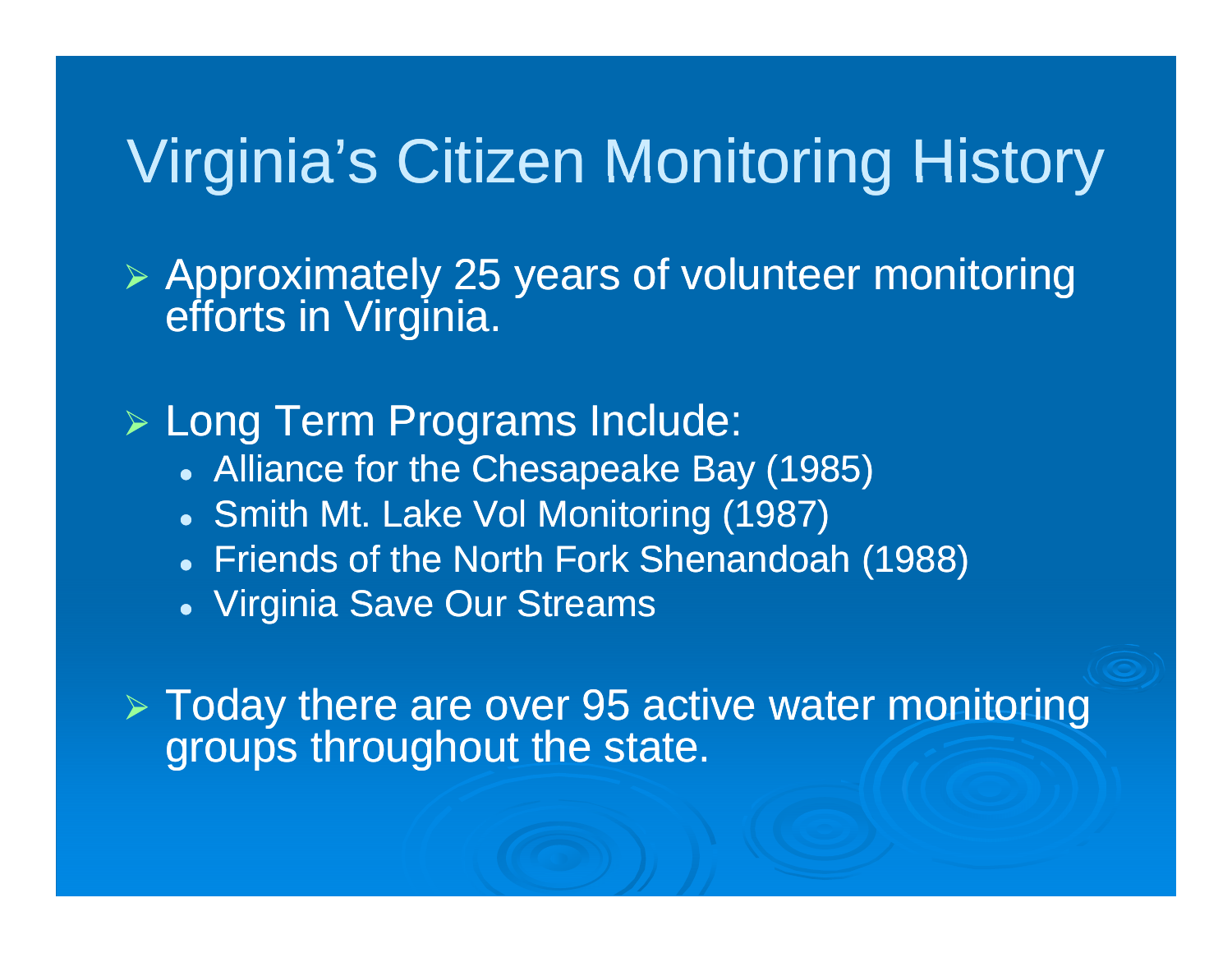

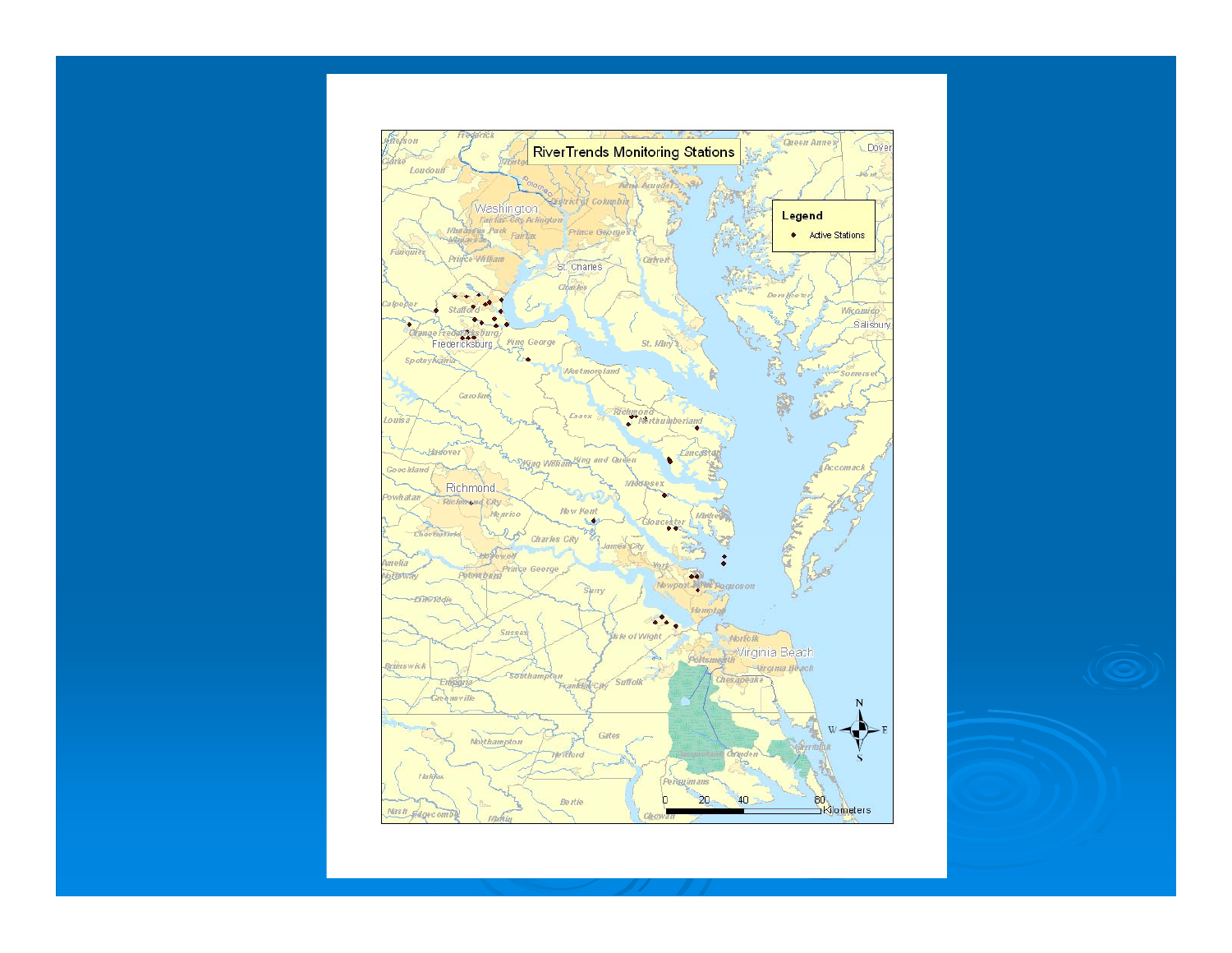## What has happened in 25 years?

 $\triangleright$  Categories for success

- Volunteer/Citizen Engagement
- Acceptance of data by VA DEQ and several local governments
- Influence with elected officials
	- VA General Assembly
	- Governor's office
	- Local officials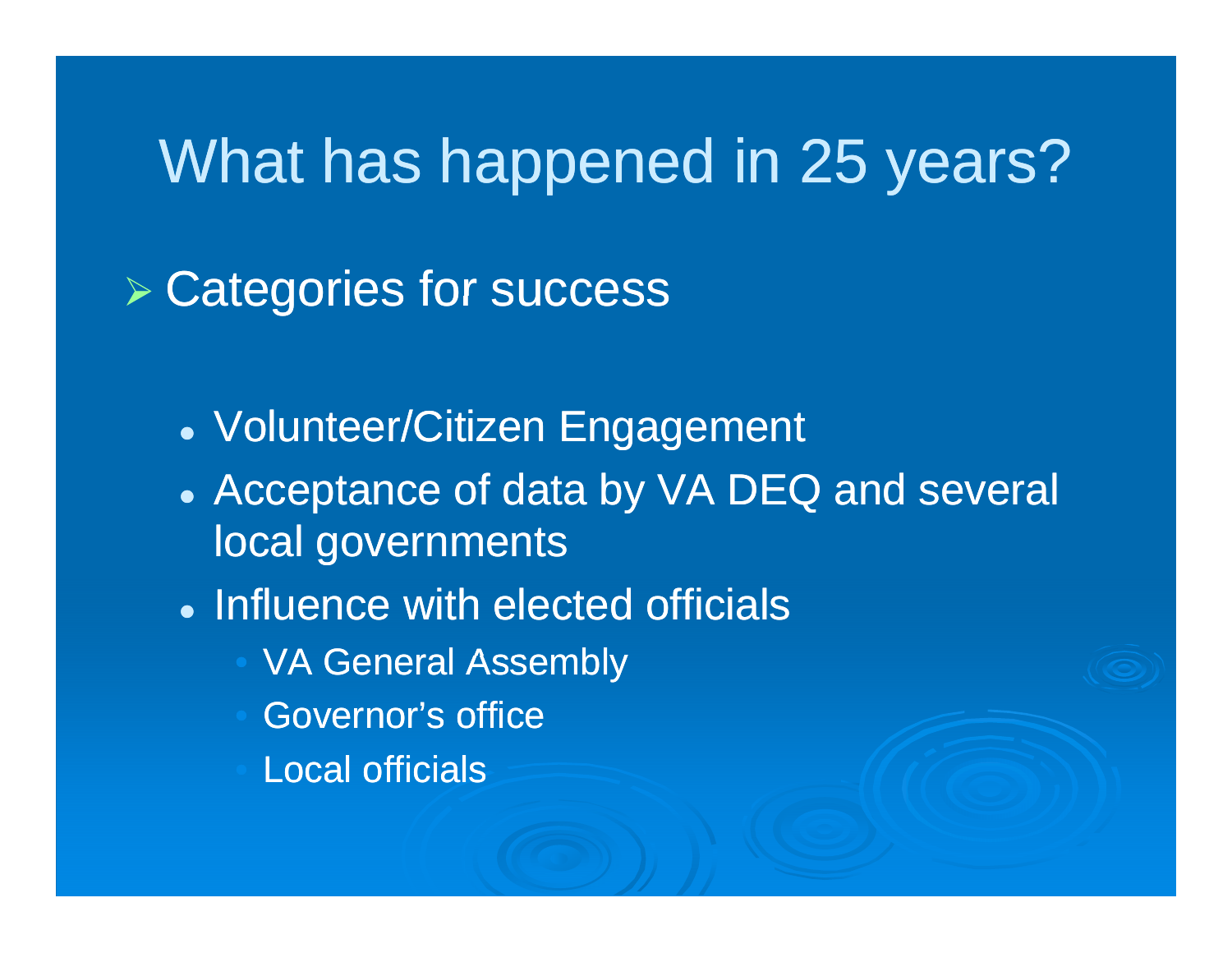# Volunteer/Citizen Engagement

 $\triangleright$  Thousands of Virginians have been engaged in various monitoring programs.

¾ Volunteer monitoring efforts are a launching pad for civic engagement and environmental education.

- Volunteers have become involved in:
	- Local planning efforts
	- Participated in TMDL development/implementation planning
	- Engaging schools, civic groups, etc.
- Has even been a catalyst for developing some environmental professional careers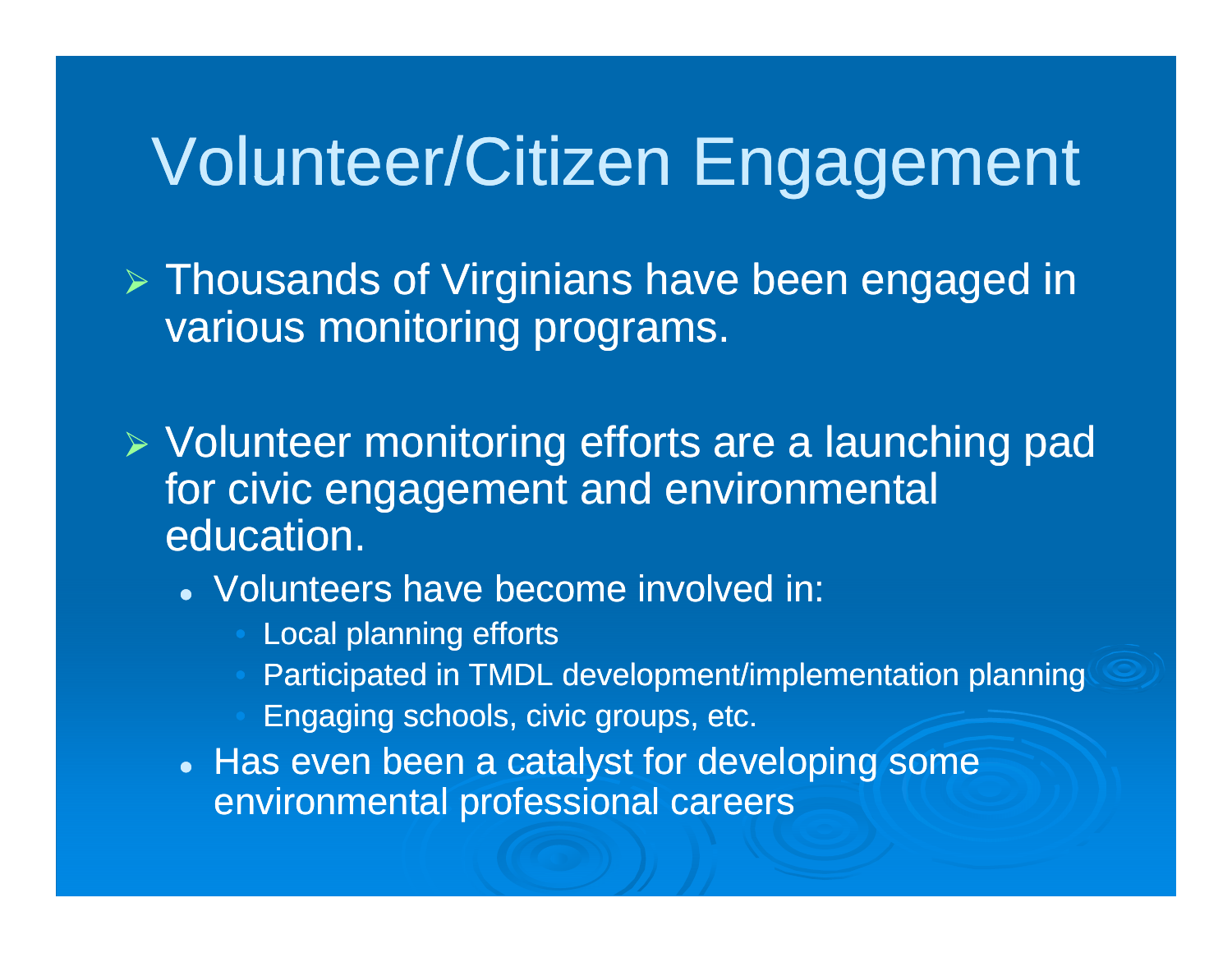#### Volunteer/Citizen En gagement

¾ Efforts have taught citizens:

- The land/water connection (What is a watershed?)
- Lifestyle changes (How can I reduce my footprint?)
	- Conservation practices installed (BMPs)
	- Conservation Easements
	- Etc.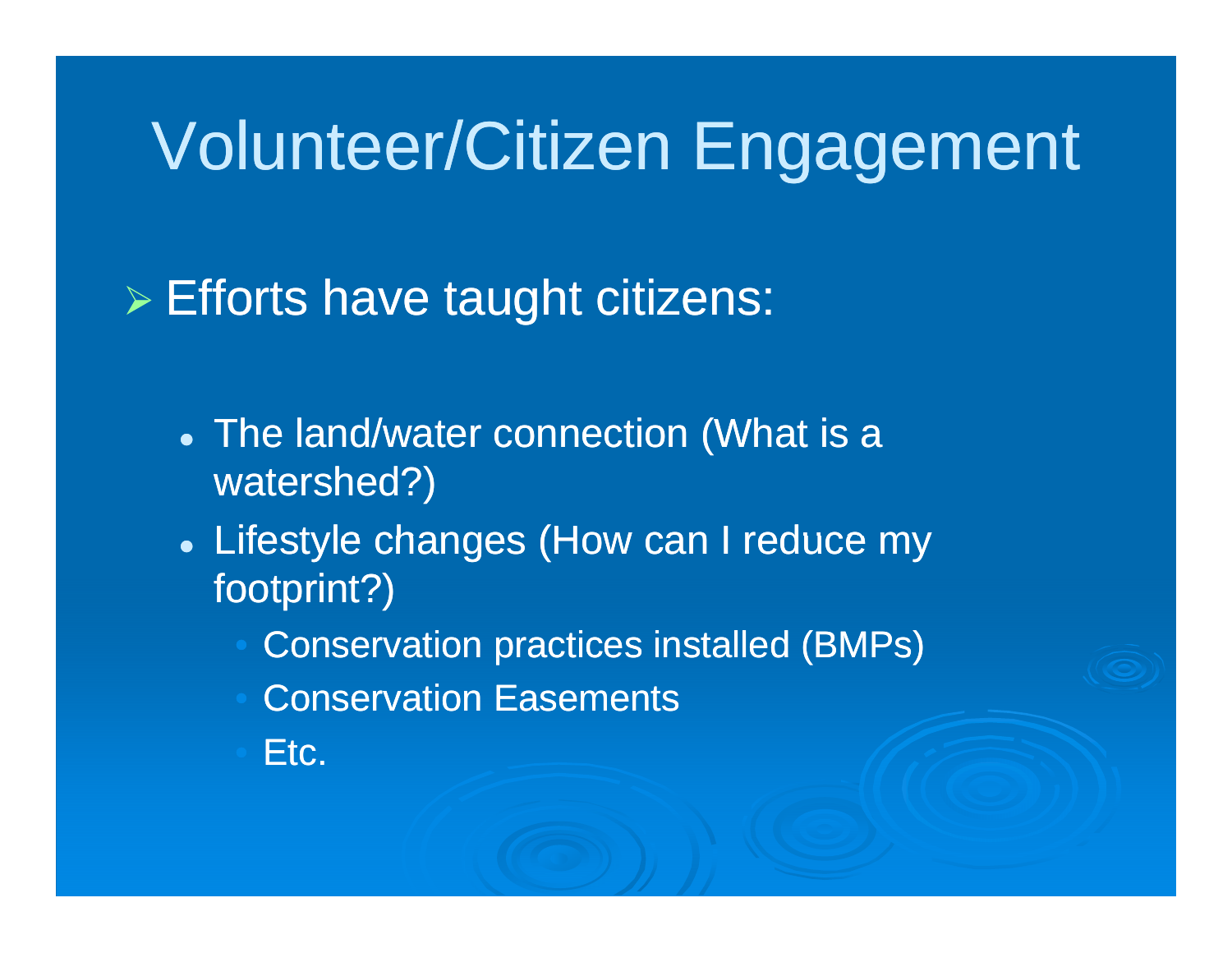#### Volunteer/Citizen En gagement

## $\triangleright$  Efforts have taught citizens:

- $\bullet$  How to communicate effectively with others
- Watershed Report Cards



#### Population density, water quality, and<br>stream health in the Rivanna River Basin

A instructory of the Unsertimers 2006 region

As reason of DWI Blocky tends of condition of the Atlanta St. the late has been precised to move and the time and contributions for the form of the collecting and state space, three beautiful paid and The column two former first in the column ally in great to the constructional procedures of school and the country of the company contrary), they the former and forms to contribute to an about his case of the common and the common states of the common states of the common and the fundamental distribution of concernation and check that the and the first process and deaching to be the property of the trend quality and such spiral brooks of **Automobile Income** 

Name of the property of the the contract of the complete subject of the community of in the company's the public state (res art from market An excess the complete state residence beautiful the desired conditions, and substrates contribe from that Contracts and Contracts Income to the art of

many last o'closer here a the company are factorized that they wish a with chances allowed a components. The child half are fact-<br>and in the components of the child half are fact provide the expertise they excited the constitute and by the

One to the paperty of leadmaps phones in . This is the property demolisment, secure businessed<br>about homest actional demolisment, security business albar barrenada perdenaldo se massifici homes prove.<br>Lucità ingresia perdenaldo se books that is received. The depositors begins at her

property for deposites of densy 10 people per report money to provide 1 dealing on 2 words or 2 suite, inappropriation is procedured and any Virginia area.<br>Against provincia gramme of securities had the Virginia area. mot.

the three country and the property and as received se a l'articolo (comprehensivel) è diversitare per <sup>el</sup> ministro comes with homes buy pain privated, meaning for publicing a Smithy reports and comments Reported policity welcom presentingly effect and express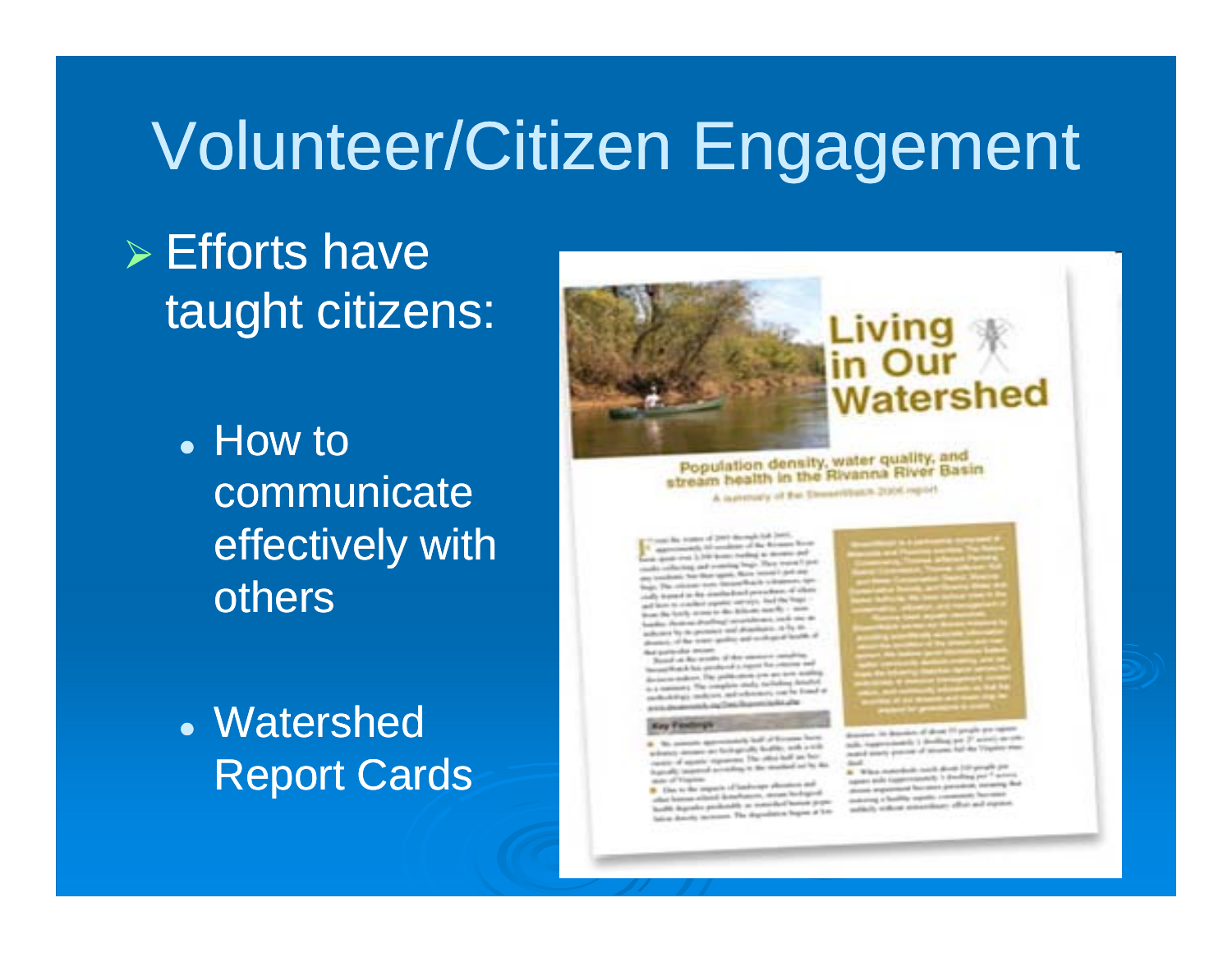## **Volunteer/Citizen** Engagement



#### **Biological Health** of Rivanna Basin **Streams** 2005-2007

A summary of the StreamWatch 2008 report

2007 was bare plied additional street on atreate abouty but-

detend by business disturbances. However, not dis not fusee a beig.

If No with province Street Work topotti, no see a closeg tele-

ImageWash has been manituring the Riversee system for the

paper, alusing which lower hand one to purts of the summitted bas-

changed. But the change has not have presented searingly to

affect the monal budegood health of the stream automak, as

A Badegoul lastity as an essainategy status an Multile Fork

least not in a loss that not excellenting increase can denote

tionship between record food it and lond are interestly

month ride to at leased and dance.

or must the years, with public and private augment, with<br>the limetheatened of governmental and non-governmental the limit are, with the geniuscy of capaci scientists, and with the help of scores of dedicated relations. StreamWatch has been inducting biological service at deems of possioning uses coupless the Riviera Blood matched. The presence was collect - insects, search, warwes, and such - are constructioned telement Their process, afternot and relatest alteralance tell in about water-positiv and behind untilized, noted formultextints of audigm sergion, becausificant in also to peopl-net e-accession' phillies to request Ells and permits accritere to and hat constrainty to this, are third topots, we share histograd lacable at 74 septembration often based on these years of data raing in fall 2007. The numerary you are new realing in distillad front a comprofessori topott erailable at our nethate a temperature and conceptance

#### Findings

R. These quarters of supresentative process when fighted the Virginia agrania 5th mone quality standard Tachare carace the with of organizate, in the stream in at least medicinely. the traded due to become related movement

W. The consistent of steel fasting other fore new the passified note. These secures have a transmatic chance of registeria good hourth at compared to improved accompany Concernate, most acking streams also be now the cong and credit full in represent in excellent. Point of 21 years (1970) are builty responsed

If The prevention of furing inter is slightly higher than in our less move. Fridated equates that designs in 2006 and

Hence Connected The Manufacture" Auto suffered and<br>strength and in the strength model. Shown are Automatical



C Pienus en 1981, pial consumer leigibet paper



Map courtesy of Chris Bruce, The Nature Conservancy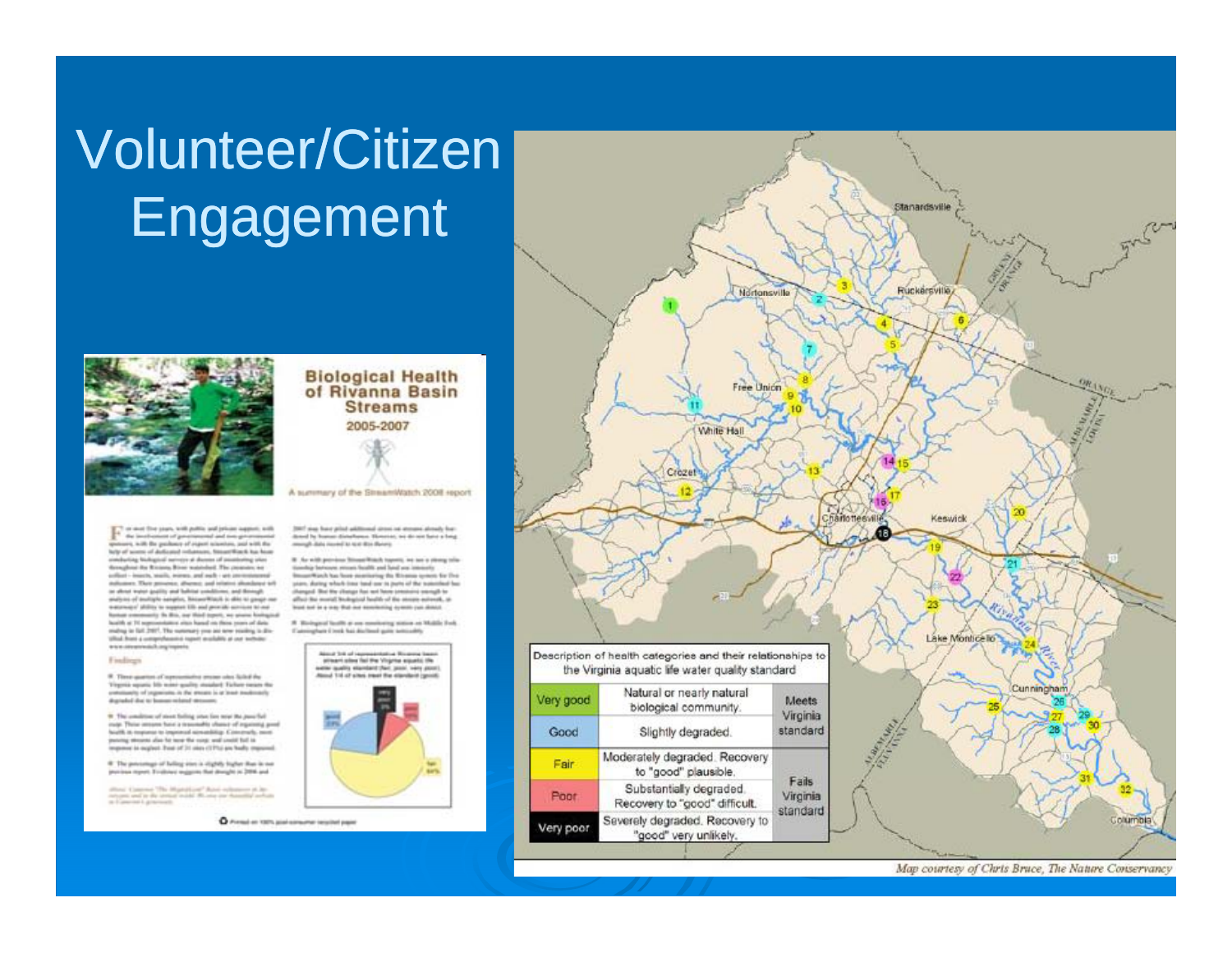# **VA Department of Environmental Quality Data Acceptance**

### > "What a long, strange trip it has been..."

**Grateful Dead**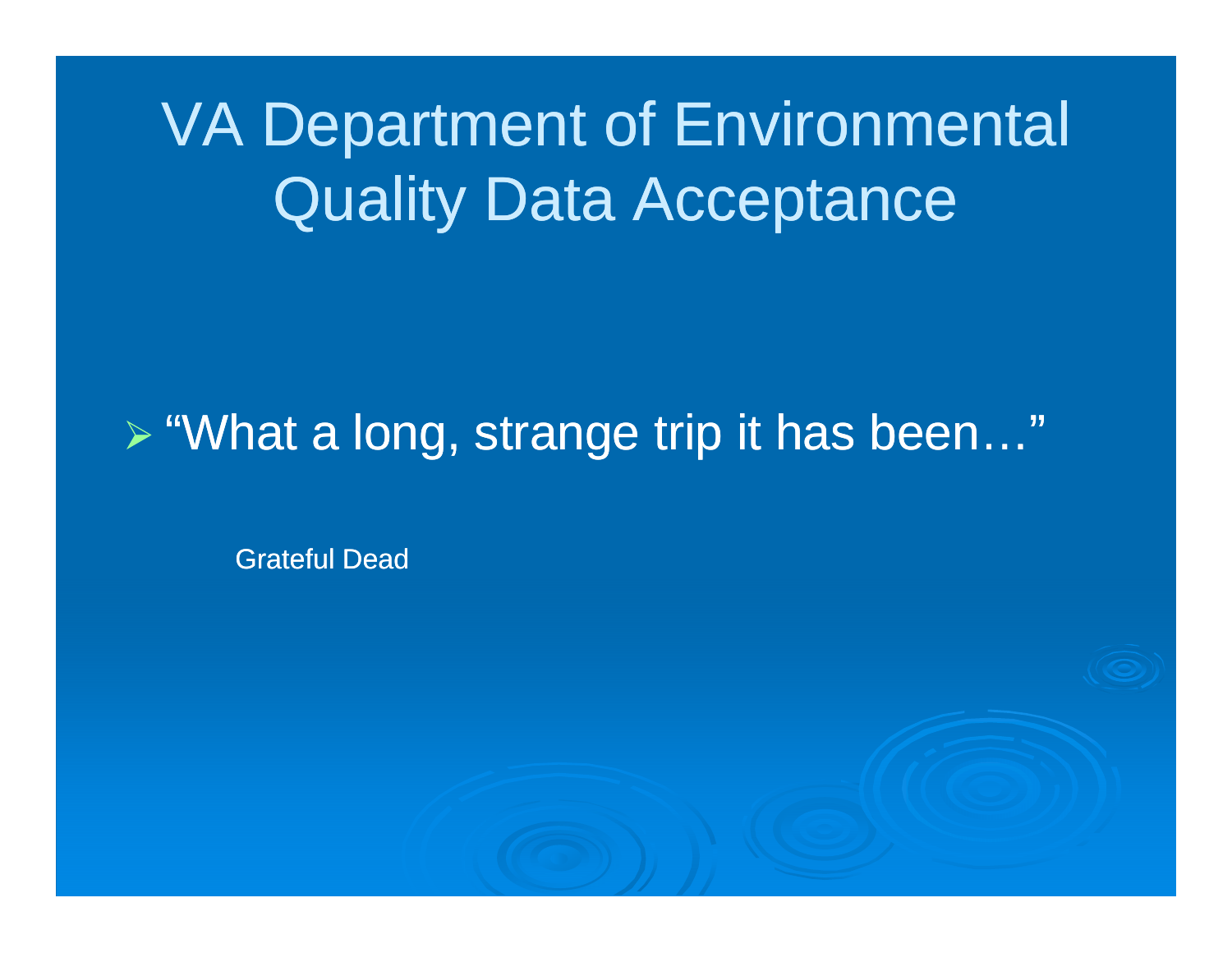## DEQ Data Acceptance

 $\triangleright$  After years of discussions, arguments, and interactions…

- Data quality
- z QA/QC
- Quality Assurance Program Plans (QAPPs)
- Validation Studies

 $\triangleright$  ... DEQ has program in place where volunteer collected data can be used for a variety of purposes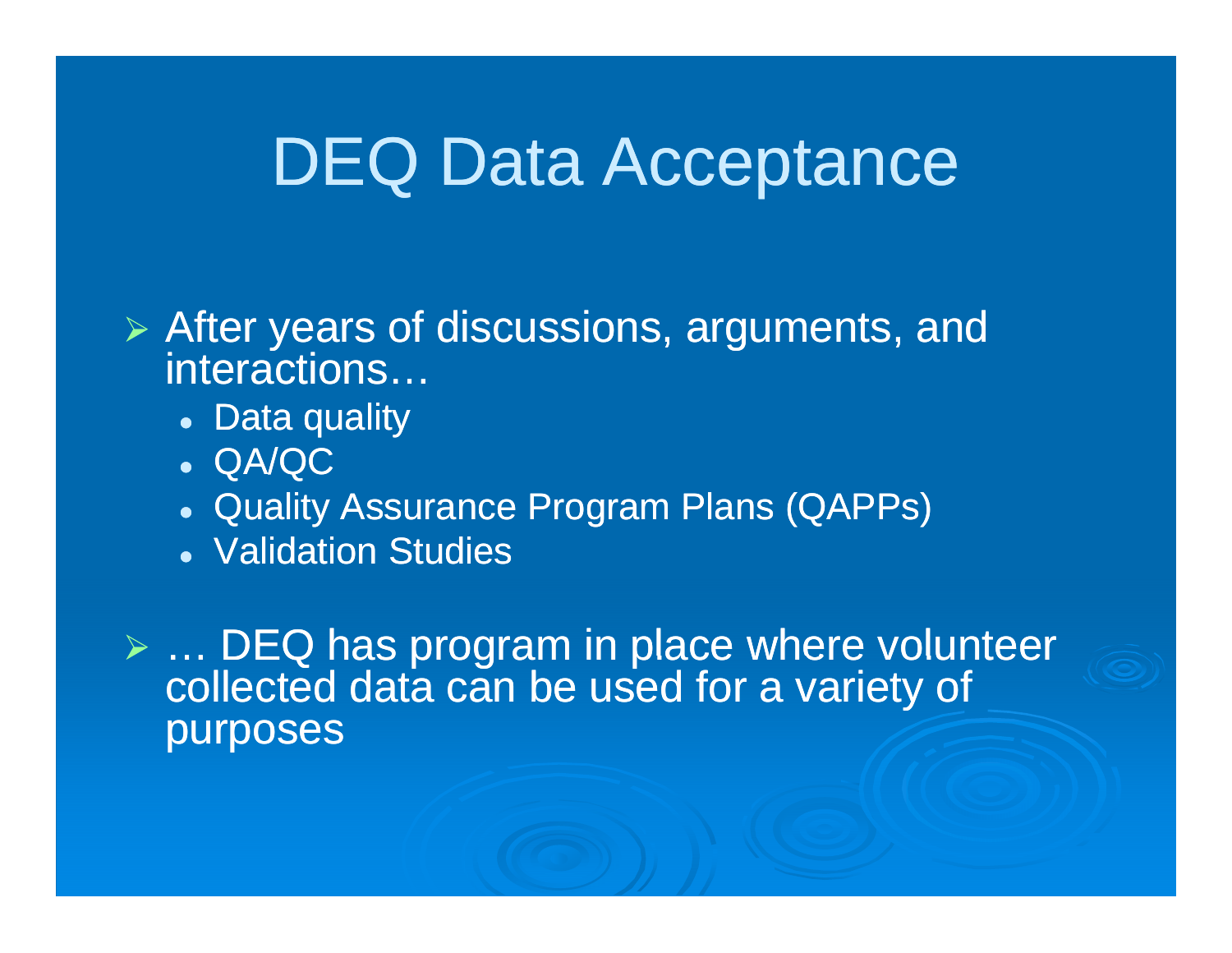## DEQ Data Acceptance

- ▶ Categories For Non-Agency Data
- $\triangleright$  Level III approved by DEQ- (approved QAPP, and use DEQ approved methodologies)
	- Could be used for 303(d) List
- $\triangleright$  Level II-- partially approved-(approved QAPP, use similar but not DEQ approved methods)
	- $\bullet~$  Could be used in establishing new DEQ sampling stations, for TMDL Implementation tracking, etc.
- $\triangleright$  Level I- not approved- (no DEQ approved QAPP or methodologies)
	- Used for education or to identify water quality problems for Pollution Response (PReP)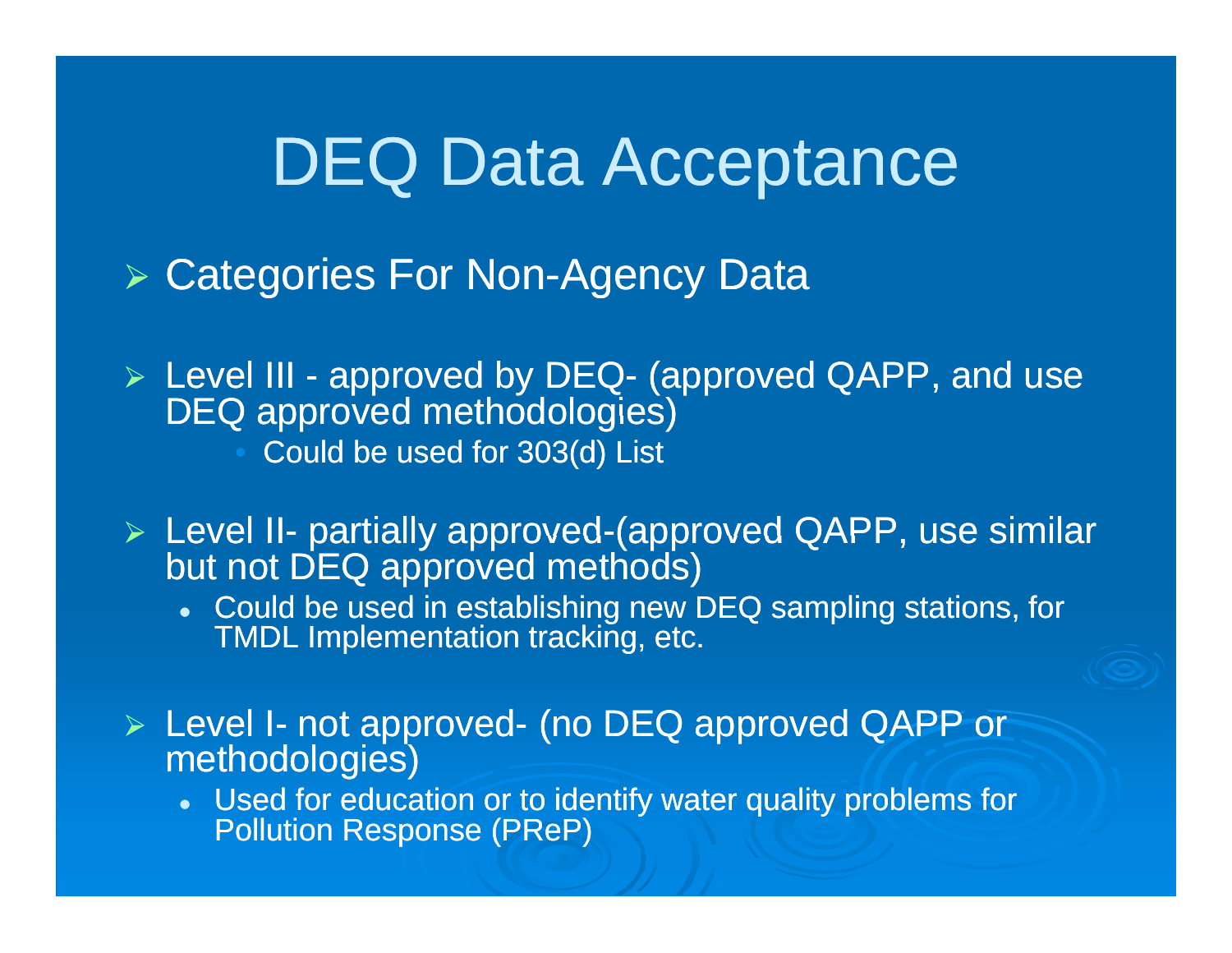## DEQ Data Acceptance

 $\triangleright$  Each volunteer monitoring group can determine how that data should be used by DEQ or not

 $\bullet~$  e.g. Listing/delisting streams as impaired on 303(d) list or note

¾ Data is not used for enforcement purposes, but DEQ will follow up on identified issues

¾ Water Quality Assessment Supplemental Info

- $\triangleright$  TMDL implementation monitoring
- ¾ Supplement to state monitoring efforts
	- $\bullet$  think state budget cuts to DEQ water monitoring program...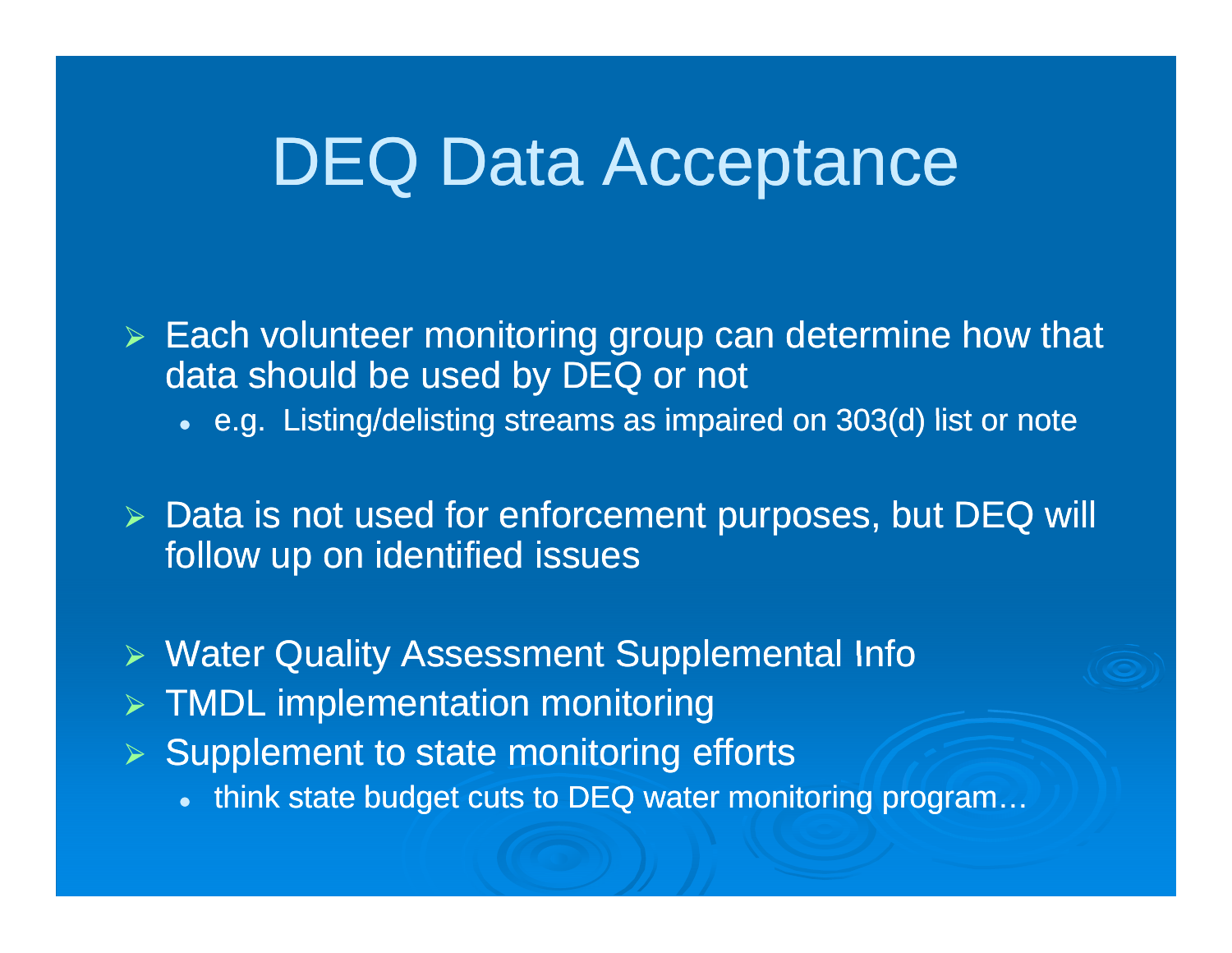# Influence/Engagement with elected officials

 $\triangleright$  Over the years, volunteer monitors have gained a significant amount of political capitol.

 $\triangleright$  Interactions with elected officials have educated state and local policy makers on:

- the value and contributions of citizen scientists
- the data they collect
- the results of our efforts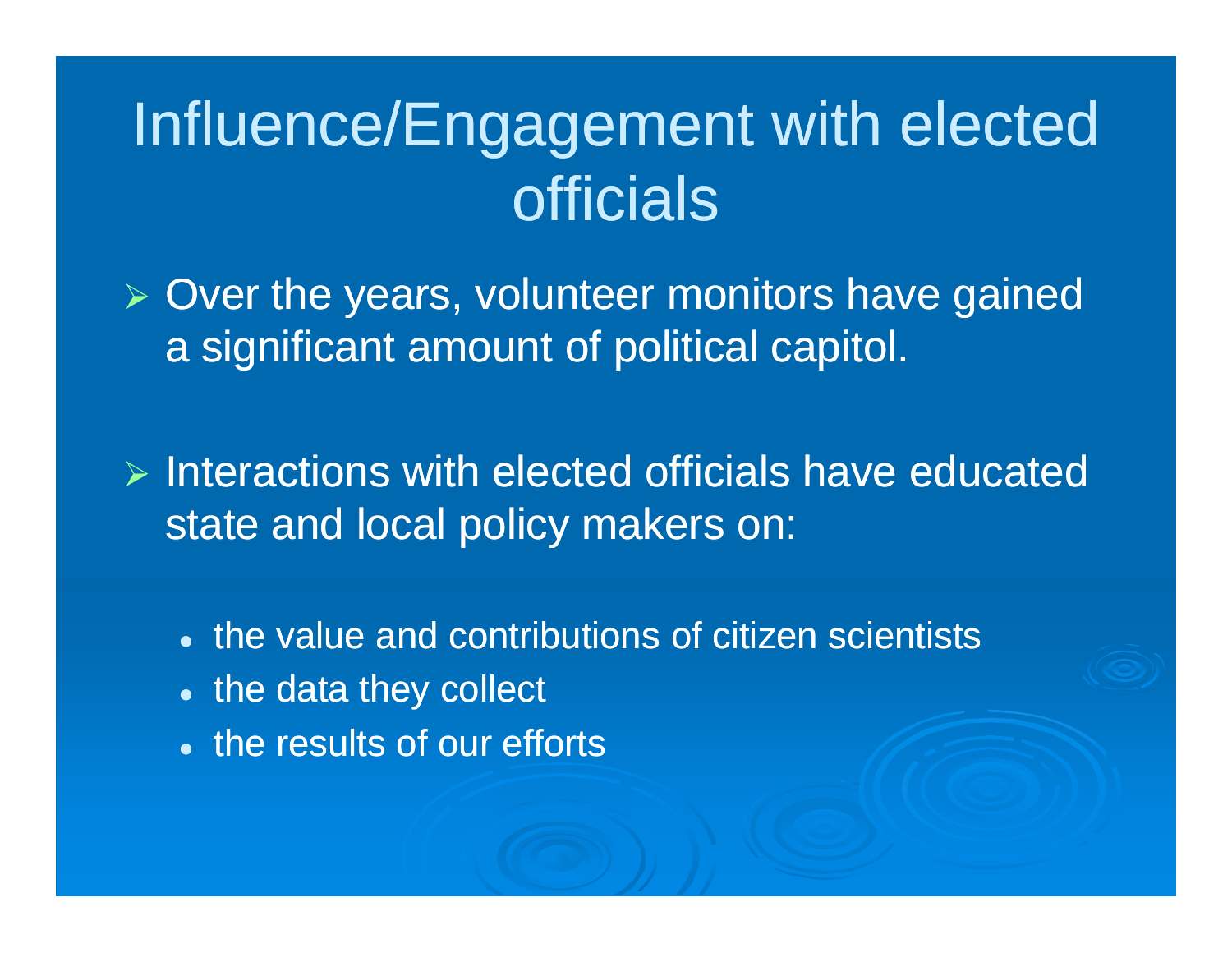**Two Examples of Influence** ► House Bill 1859 (2007)

▶ Restoration of DEQ Citizen Monitoring **Grant Program during 2008 General Assembly**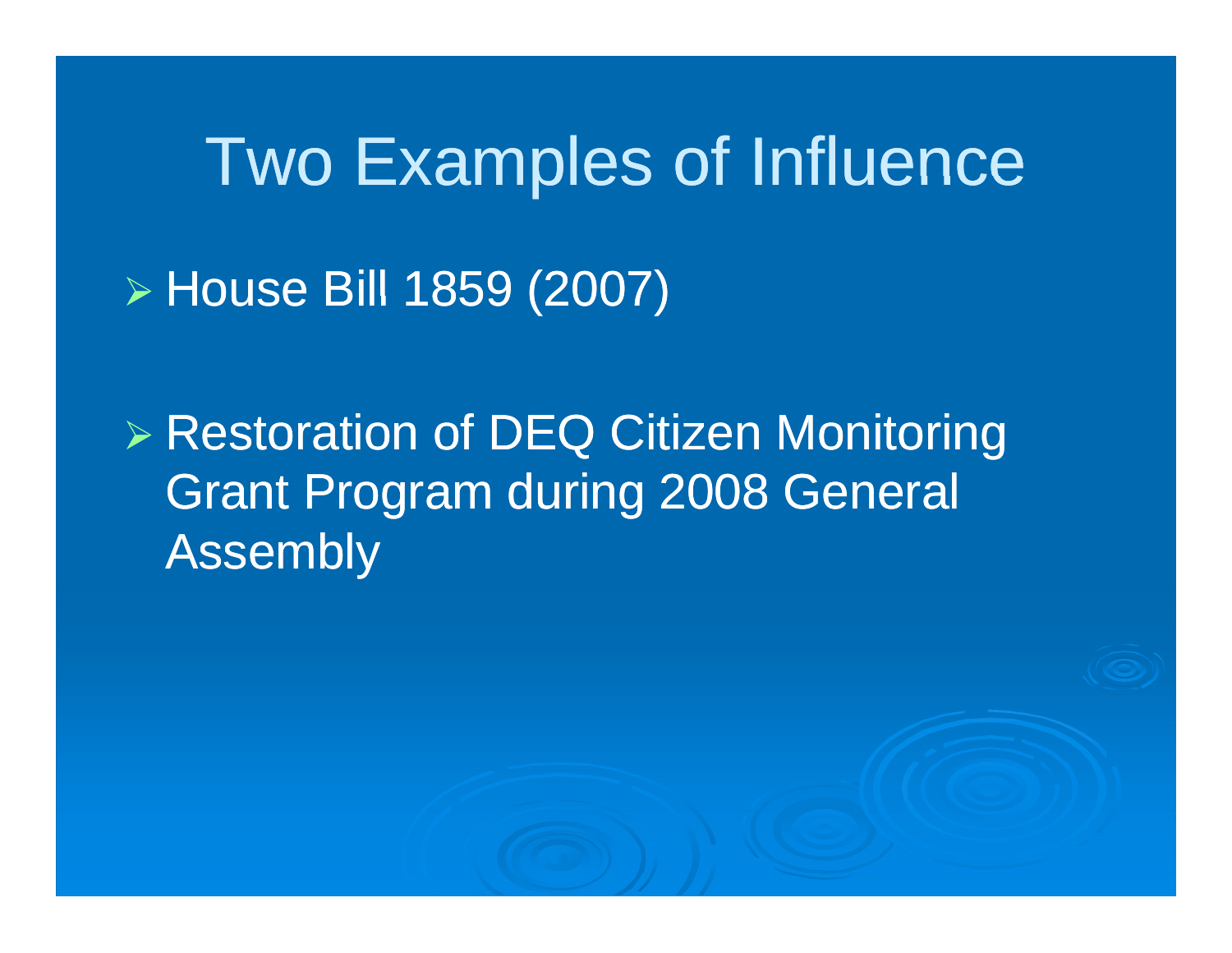# House Bill 1859 (2007)

¾ Introduced by Delegate Rob Whitman (R)

 $\bullet$ Now Congressman Whitman (VA 1st District)

¾ Established DEQ goal of having 3000 stream miles monitored and assessed by volunteer water monitors

¾ Passed, codified, and currently being implemented

 $\triangleright$  No other state in the mid-Atlantic region has anything like this written into state law!

¾ Resulted from efforts of the Dividing Creek Association

¾ 3000 mile goals recently met!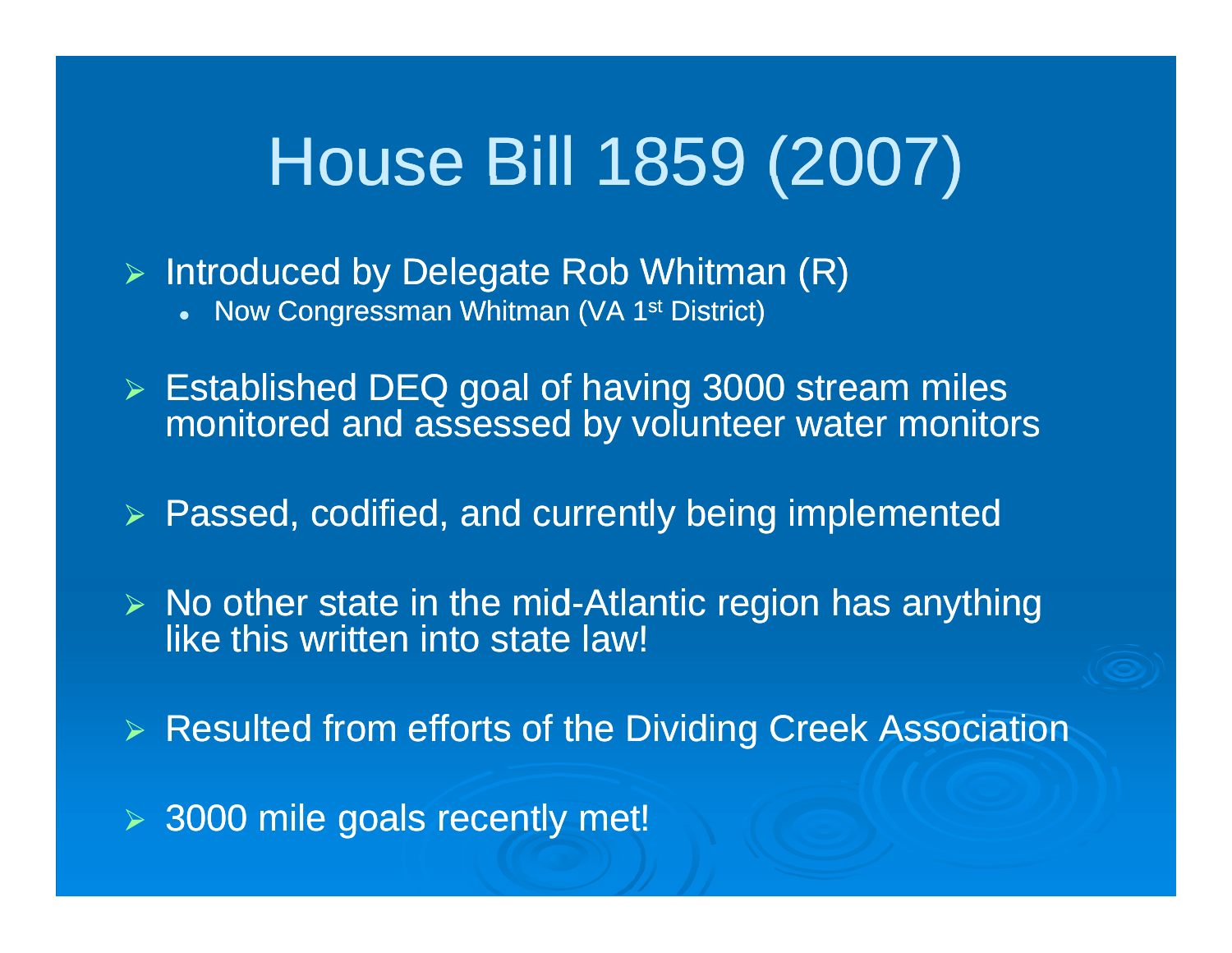# DEQ Citizen Monitoring Grant Program

 $\triangleright$  Victim of the 2007 Budget Cuts

 $\triangleright$  VCWQ members pulled together and led effort to restore fund at General Assembly

- Developed white paper on why program was necessary
- Many phone calls and emails requesting funds be restored.
- Several meetings with elected officials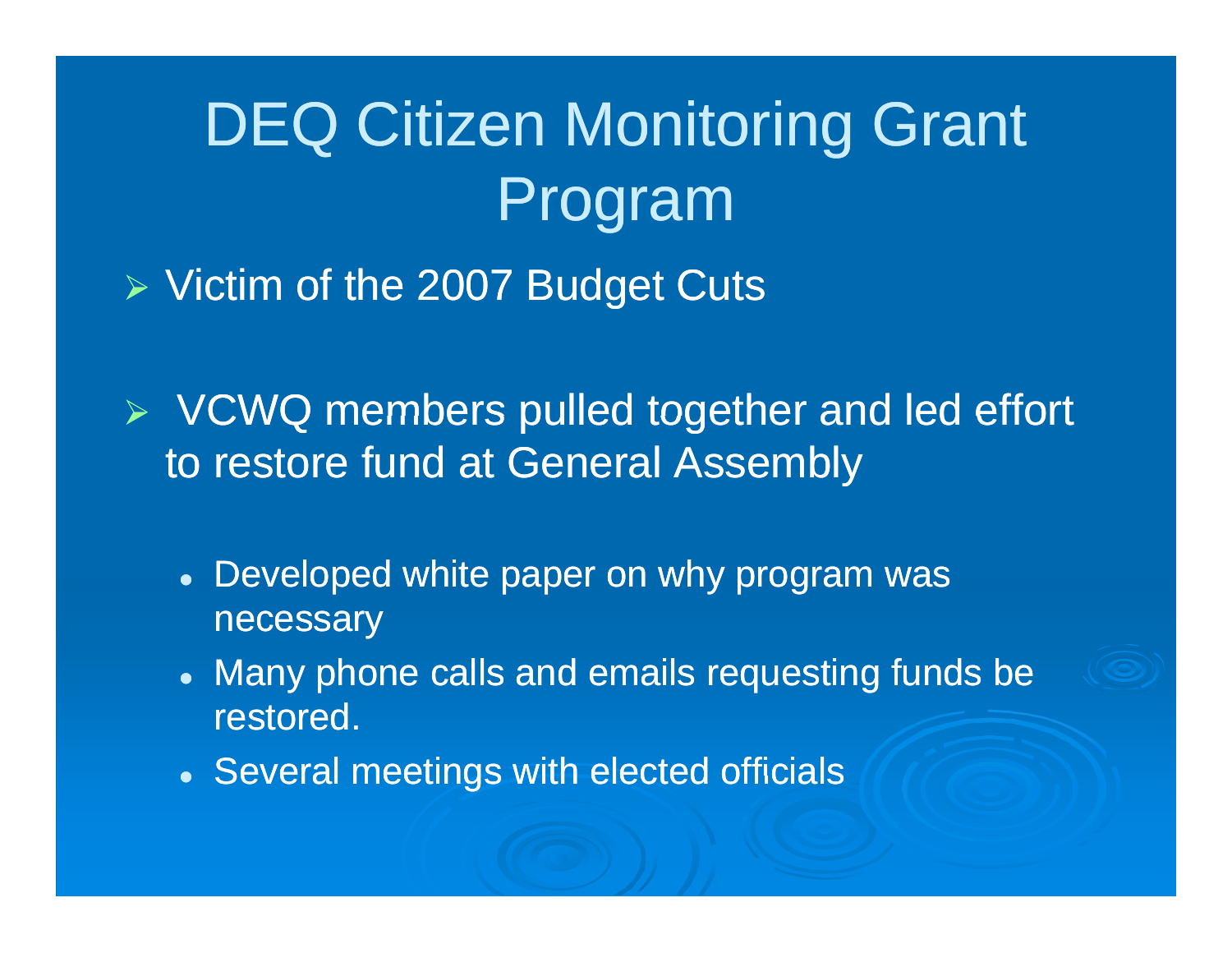# DEQ Citizen Monitoring Grant Program

#### ¾ The Result – Restored Funds in 2008



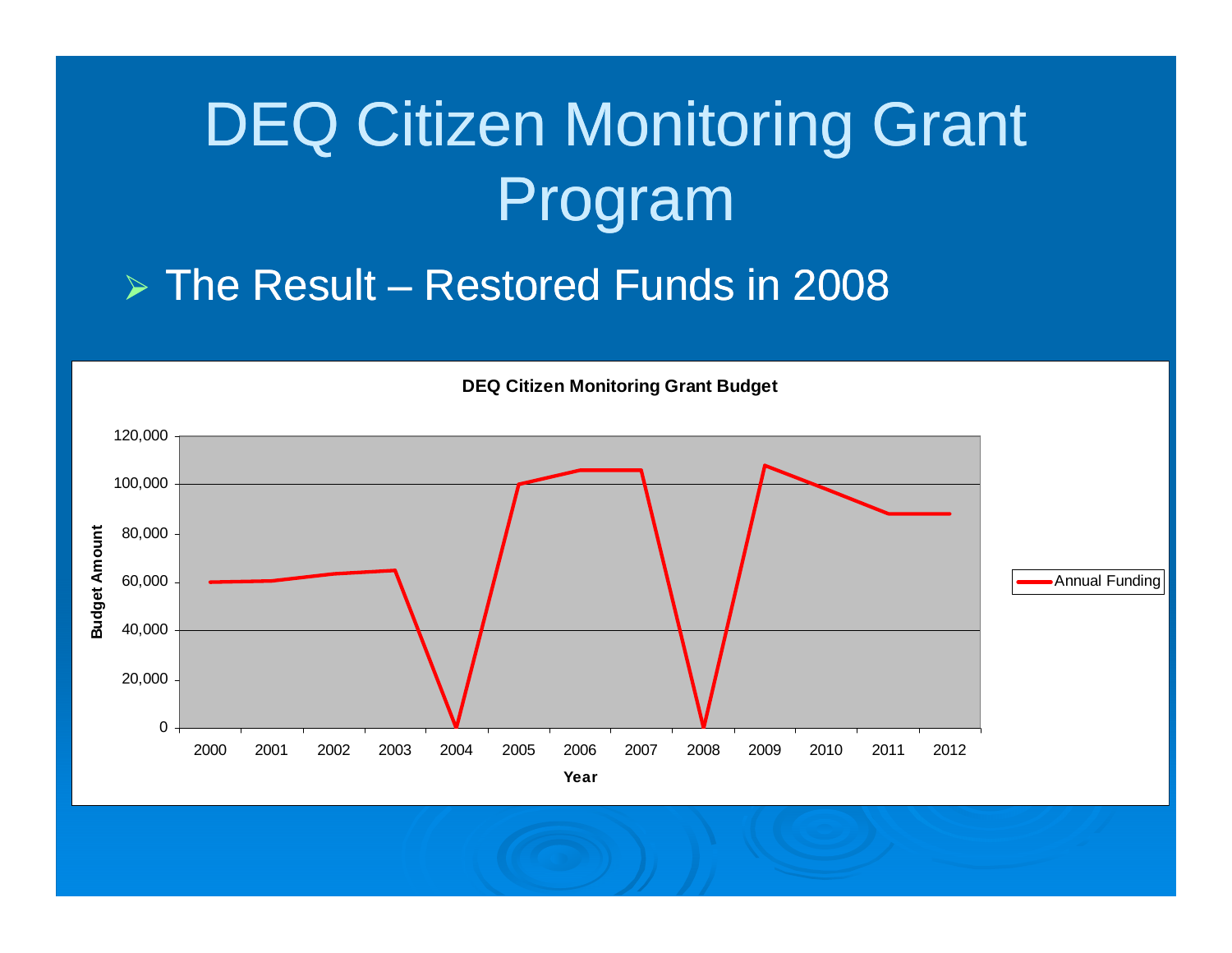# DEQ Citizen Monitoring Grant Program

#### ¾ Interesting fact:

- **Support for Natural Resources is less than 1% of the total state budget**.
- VA is 50<sup>th</sup> in nation per capita for providing general fund support to natural resource agencies.

 $\triangleright$  Water monitoring program at VA DEQ has under gone over \$1.5 million in cuts over the last 3 years.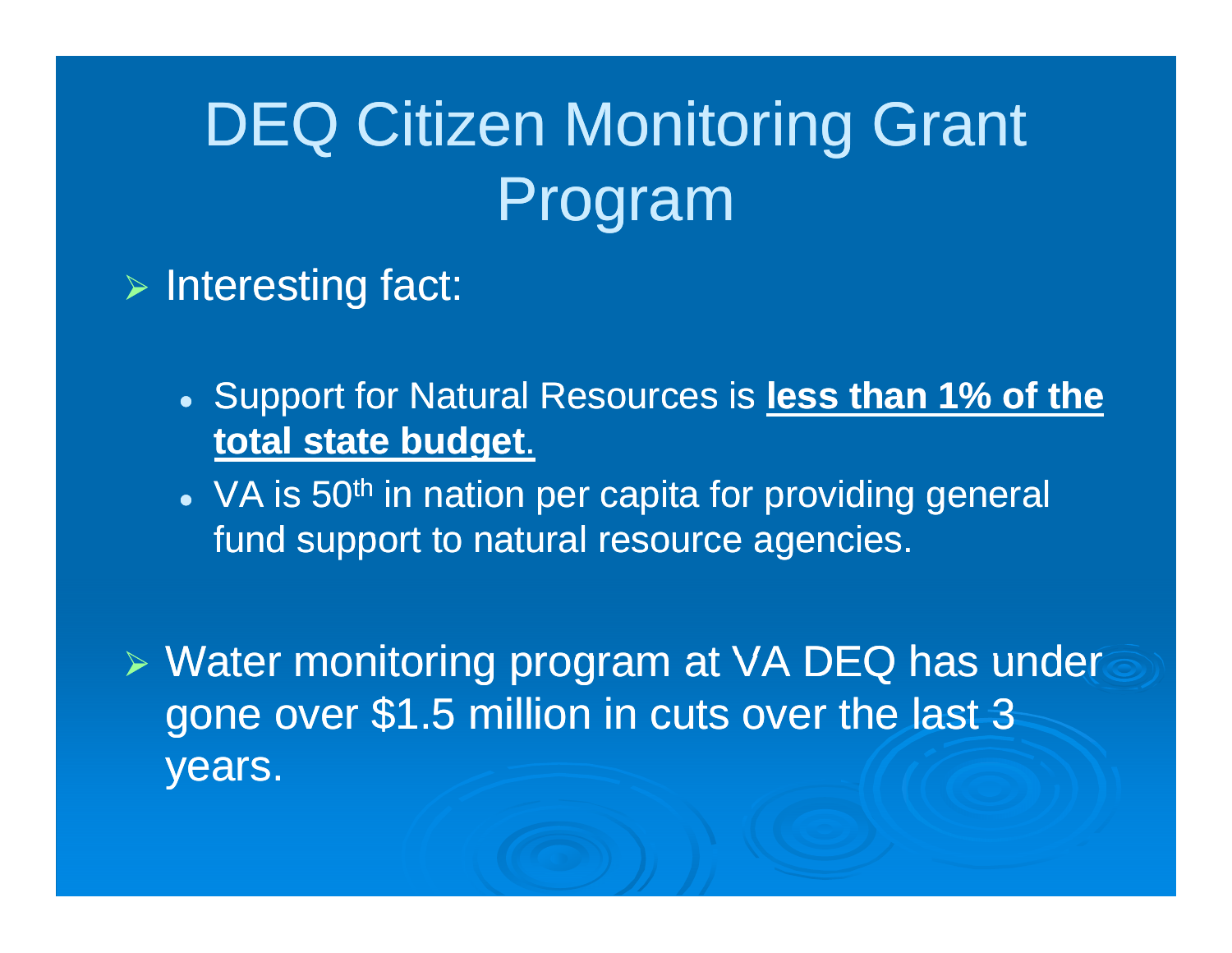# Current & Future Directions

¾ Working with localities to implement MS4 related monitoring programs

- City of Richmond
	- "lending" volunteers data probes
	- Analyzing grab samples at WWTP laboratory
- James City County
	- VASOS benthic macroinvertabrate monitoring protocols
	- E. coli monitoring with Coliscan Easygel
	- Should be incorporating ACB chem/physical protocols soon

#### ¾ TMDL implementation

- Coliscan Easygel for identifying hotspots with bacterial TMDLs
- Tracking BMP implementation successes/failures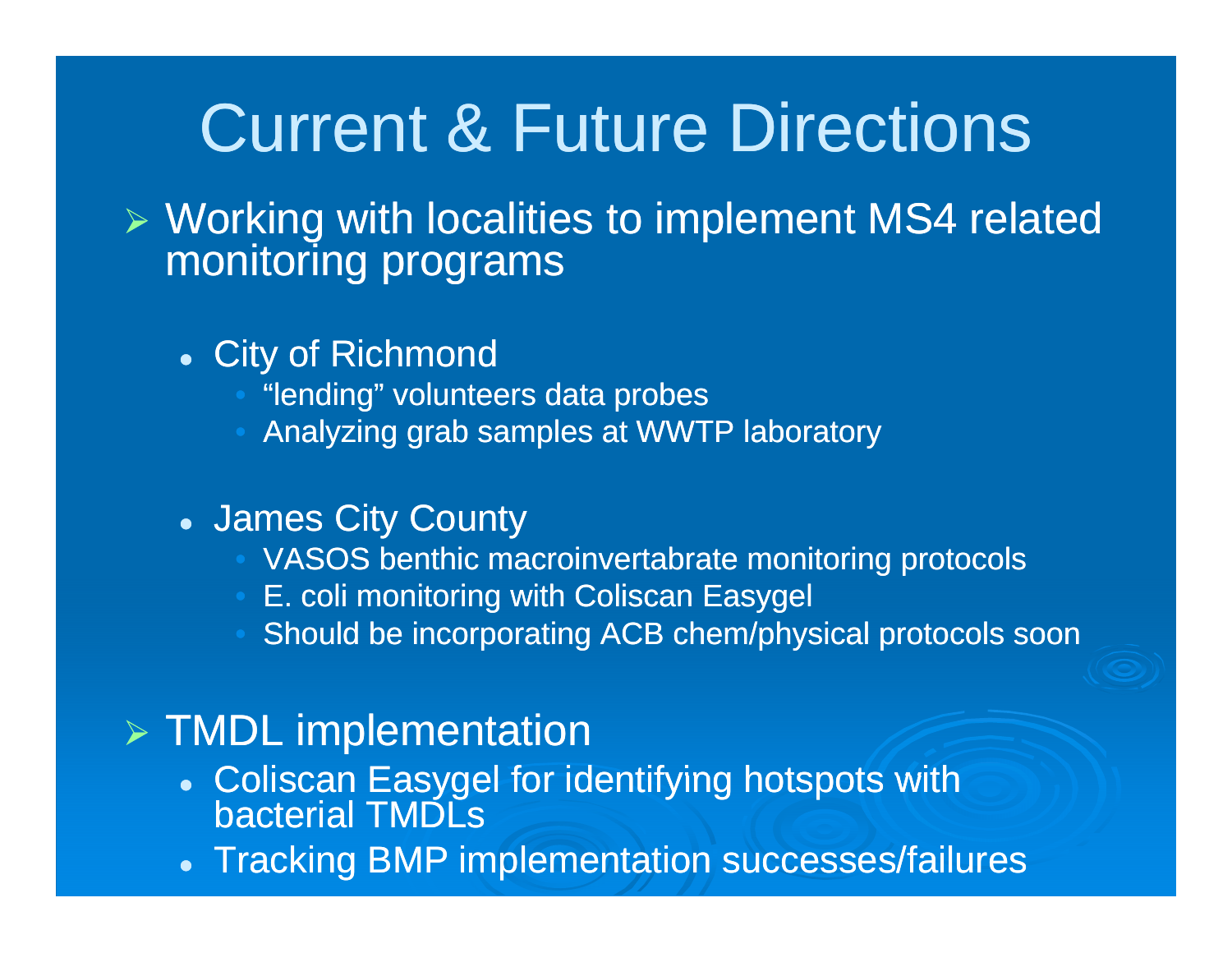# Current & Future Directions

#### ¾ ACB Flow Monitoring

- Reedy Creek (Richmond, VA)
- Targeted watershed for Urban BMP Implementation
- Focused on pre and post BMP installation
- Measurement of Success is believed to be flow reduction during storm events

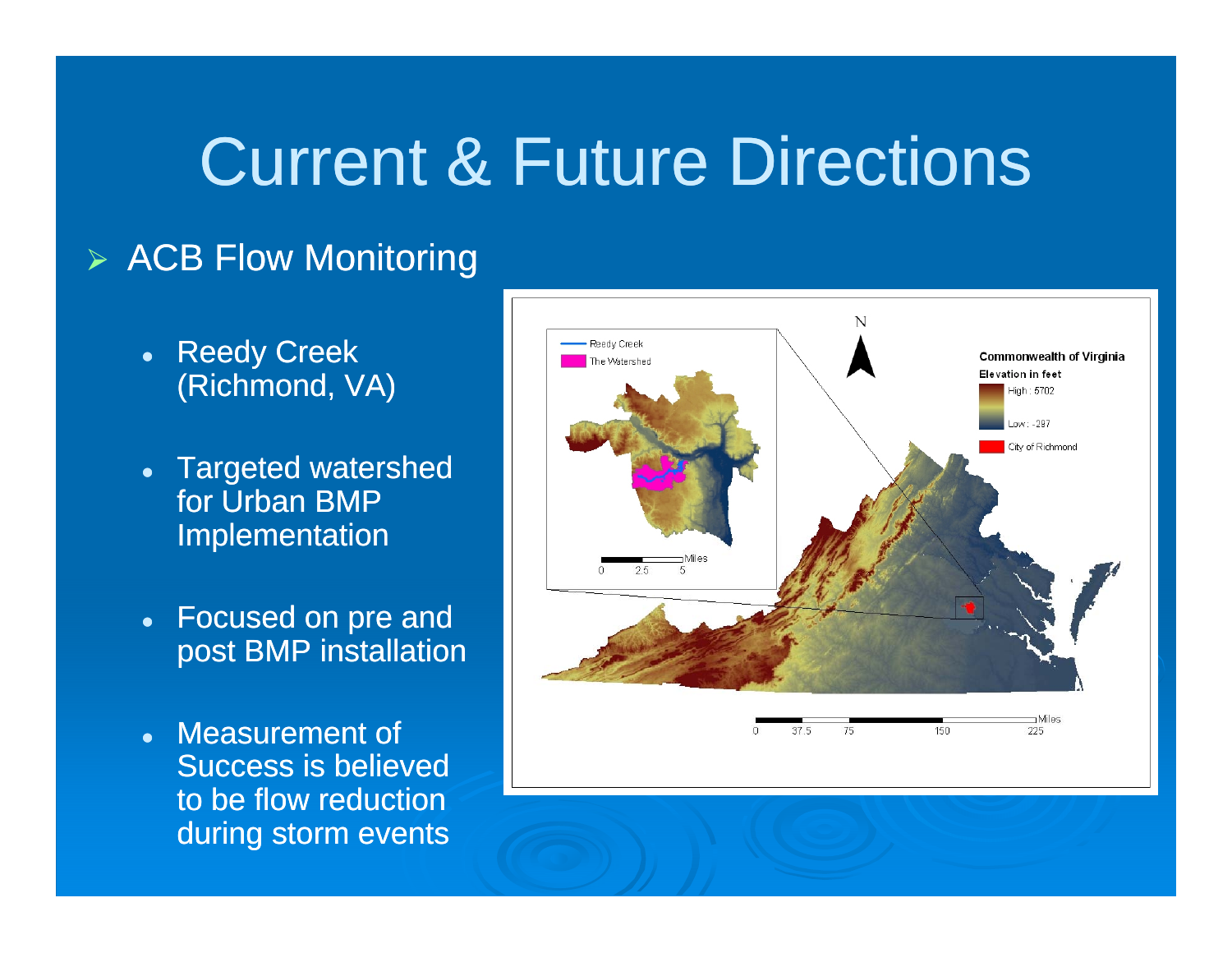## Conclusion

¾ Volunteer monitors provide a much needed service to the Commonwealth, local governments, and citizens

#### ¾ Accomplishments include:

- Over 3000 linear stream miles, lakes, and tidal waters assessed to date
- Environmental education facilitation
- Community engagement
- Provide high quality water quality data
- **Positively influenced elected officials to develop** sound, reasonable environmental policies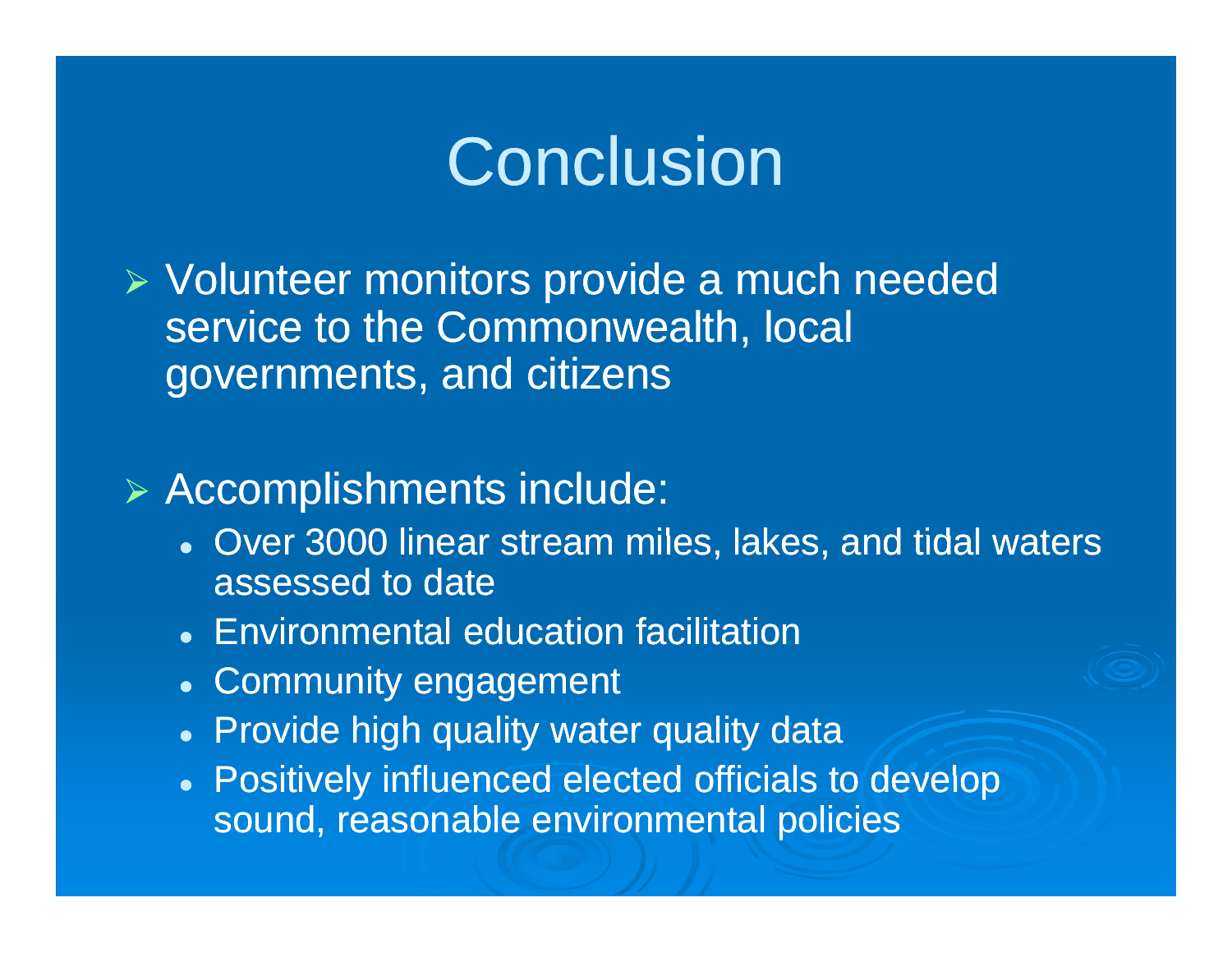# **Acknowledgements**

### ¾ VA DE Q g Citizen Water Monitorin g Grant Program

### ¾ VA Chesapeake Bay Restoration Fund